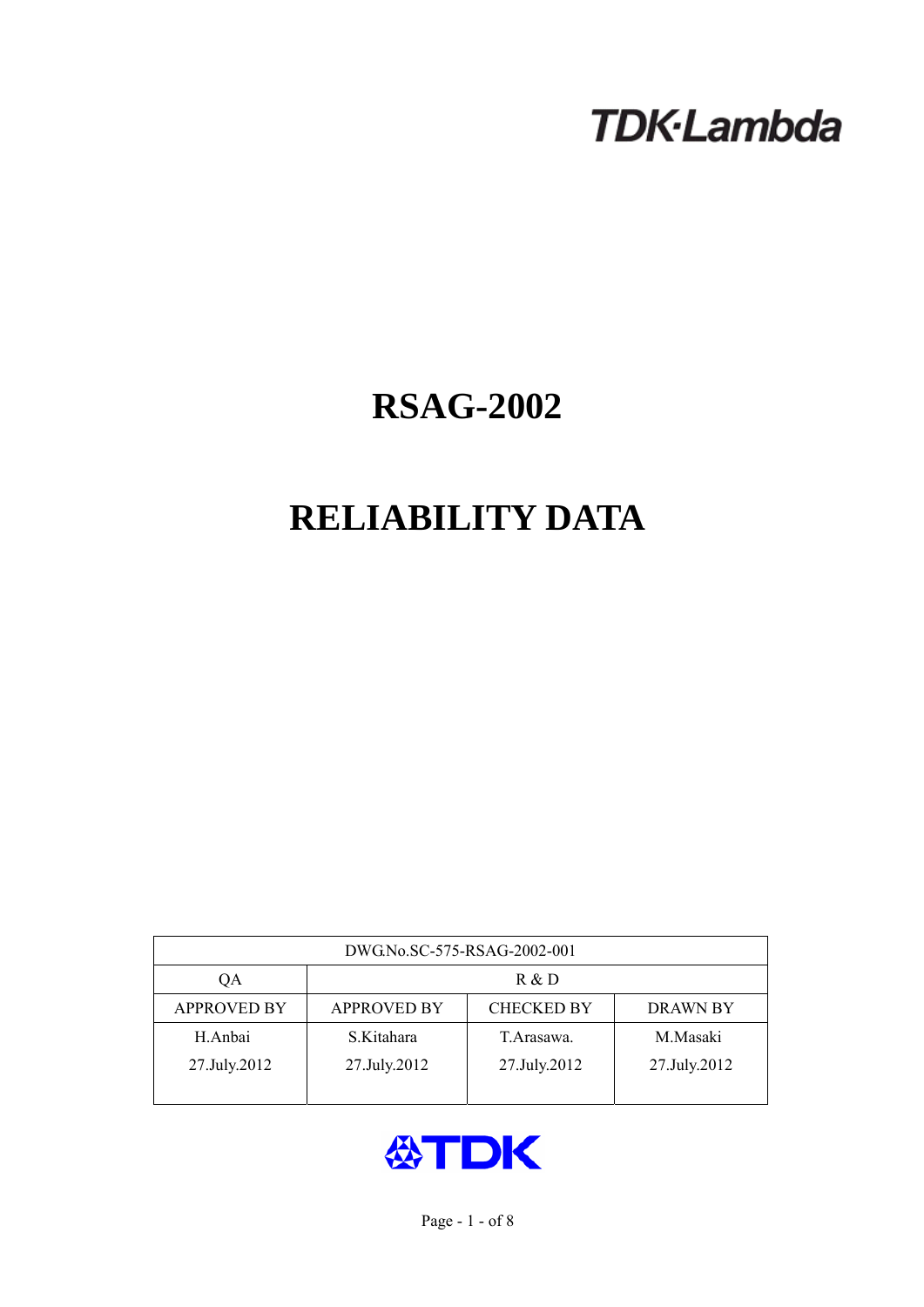## INDEX

|                                     | Page   |
|-------------------------------------|--------|
| 1. Calculated Values of MTBF        | Page-3 |
| 2. Vibration Test                   | Page-4 |
| 3. Heat Cycle Test                  | Page-5 |
| 4. Humidity Test                    | Page-6 |
| 5. High Temperature Resistance Test | Page-7 |
| 6. Low Temperature Storage Test     | Page-8 |
|                                     |        |

The following data are typical values. As all units have nearly the same characteristics, the data to be considered as ability values.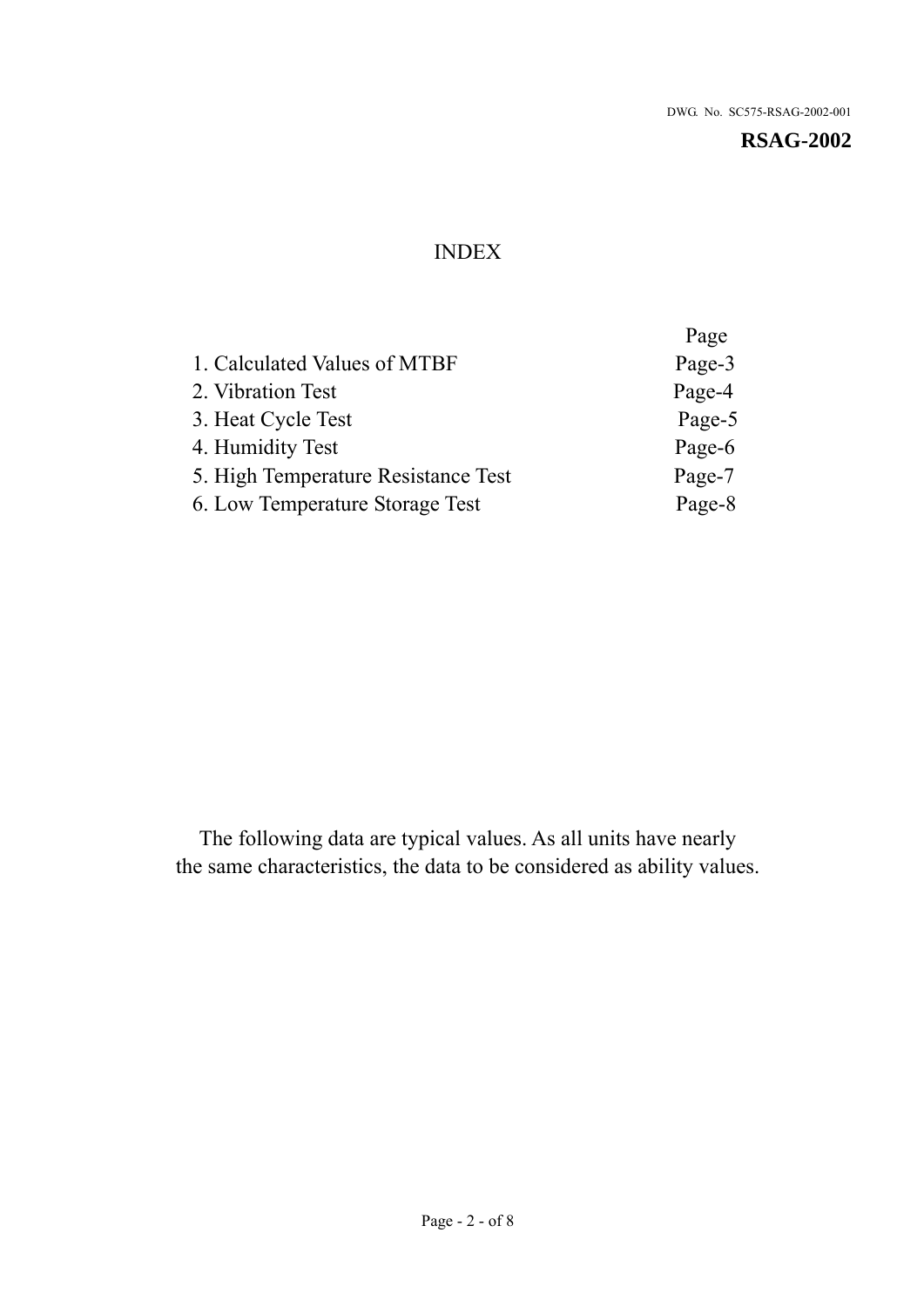1. Calculated Values of MTBF

MODEL: RSAG-2002

(1)Calculating Method

Calculated Based on parts stress Reliability projection of MIL-HDBK-217F NOTICE2.

Individual failure rates  $\lambda$  G is given to each part and MTBF is

Calculated by the count of each part.

$$
MIBF = \frac{1}{\lambda_{\text{expap}}} = \frac{1}{\sum_{i=1}^{n} N_i (\lambda_{\text{G}} \pi_Q)_i} \times 10^6 \text{ (hours)}
$$

| $\lambda$ equip | : Total equipment failure rate (Failure / 106 Hours)            |
|-----------------|-----------------------------------------------------------------|
| $\lambda$ G     | : Generic failure rate for the <i>i</i> th generic part         |
|                 | (Failure/ 106 Hours)                                            |
| Ni              | : Quantity of i th generic part                                 |
| N               | : Number of different generic part categories                   |
| $\pi Q$         | : Generic quality factor for the i th generic part( $\pi Q=1$ ) |

## (2)MTBF Values

GF: Ground, Fixed

 $MTBF = 13,583,265$  (Hours)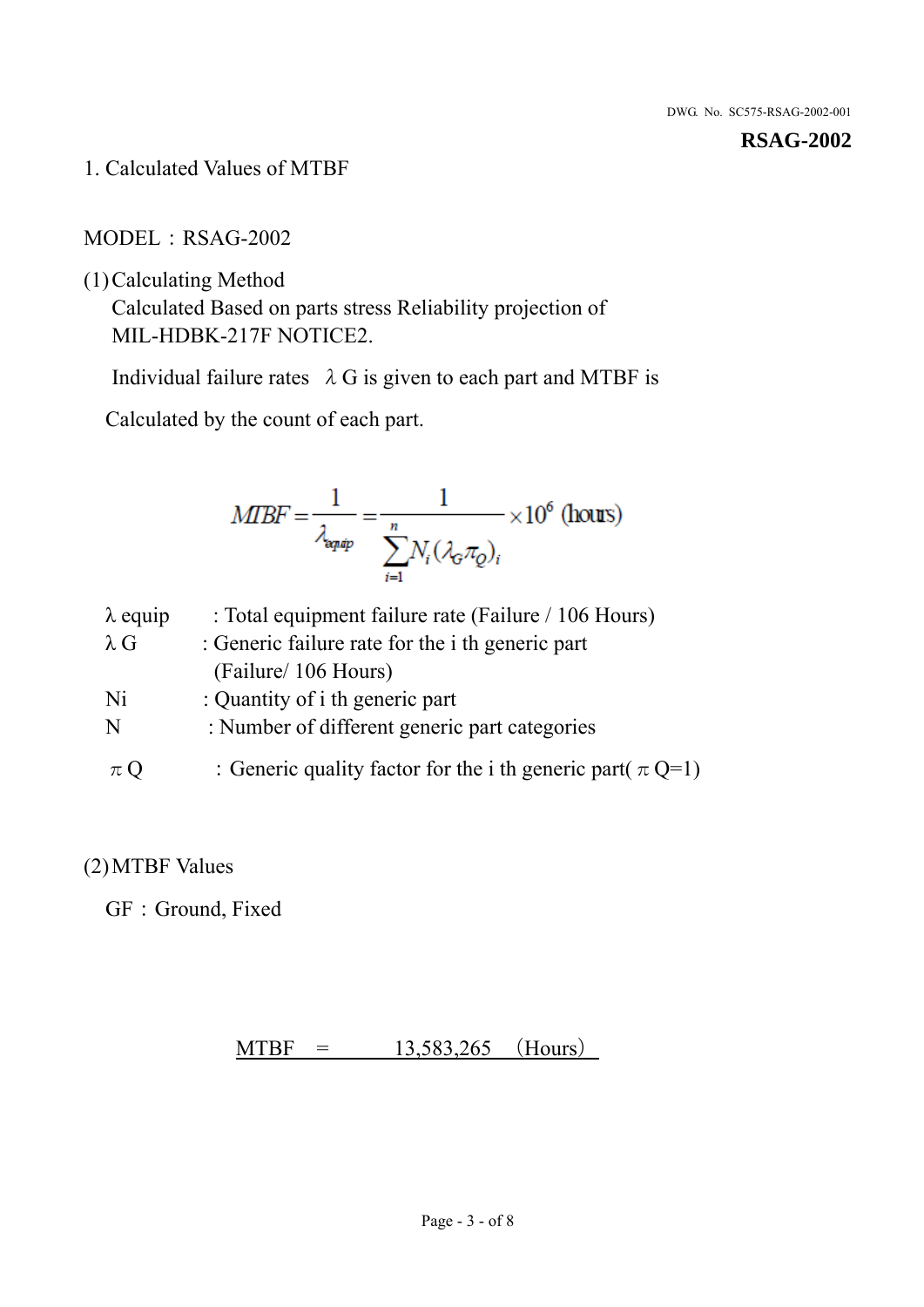#### 2. Vibration Test

### MODEL: RSAG-2002 (Representation Product : RSEG-2006)

- (1)Vibration Test Class Frequency Variable Endurance Test
- (2)Equipment Used Controller VS-1000-6, Vibrator 905-FN (IMV CORP.)
- (3)The Number of D.U.T (Device Under Test) 6 units
- (4) Test Conditions Frequency : 10~55Hz Amplitude : 1.5mm,Sweep for 1 min. Dimension and times : X,Y and Z Directions for 2 hours each.
- (5)The Method Fix the D.U.T on the fitting-stage
- (6)Test Results PASS

| Check item                        | Spec.                                 |                   | <b>Before Test</b> | After Test      |
|-----------------------------------|---------------------------------------|-------------------|--------------------|-----------------|
| Attention(dB)                     | Differential Mode: 25dB min.          | $1.5$ MHz         | 41.32              | 40.97           |
|                                   |                                       | 30 MHz            | 52.68              | 52.63           |
|                                   | Common Mode: 25dB min.                | 1 MHz             | 34.18              | 34.28           |
|                                   |                                       | 20 MHz            | 35.14              | 35.40           |
| Leakage Current (mA)              | $0.75$ mA max. $(250V, 60Hz)$         | Line1             | 0.47               | 0.47            |
|                                   |                                       | Line <sub>2</sub> | 0.47               | 0.47            |
| DC Resistance (m $\Omega$ )       | $100 \quad m\Omega$<br>max.           |                   | 0.51               | 0.51            |
| <b>Test Voltage</b>               | $L-L$ : 1768Vdc 60sec.                |                   | <b>OK</b>          | OK.             |
|                                   | $L-E$ : 1500Vdc 60sec.                |                   |                    |                 |
| Isolation Resistance(M $\Omega$ ) | 100<br>$M \Omega$ min.(500Vdc 60sec.) |                   | $2.16\times E5$    | $2.25\times E5$ |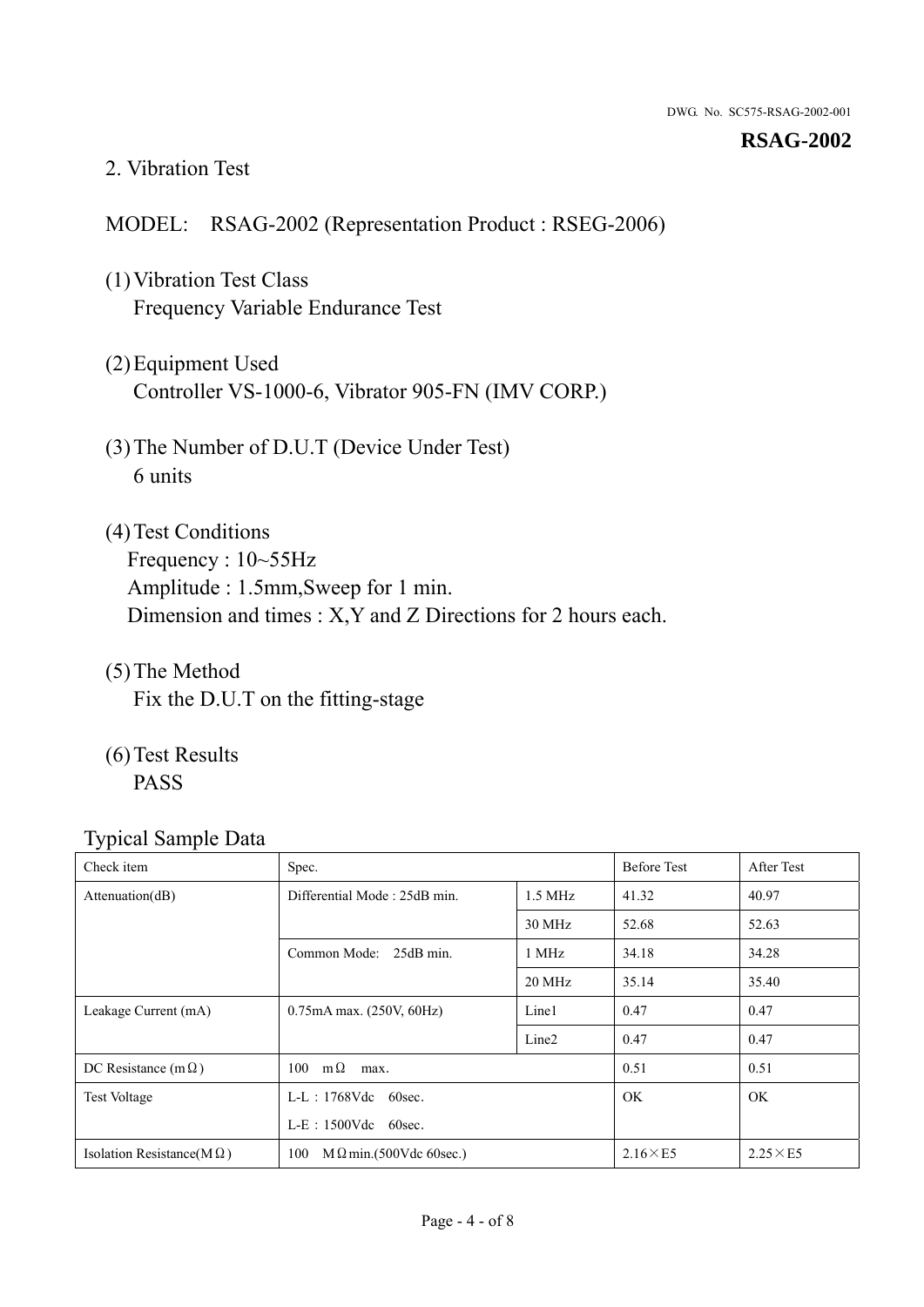## 3. Heat Cycle Test

## MODEL: RSAG-2002 (Representation Product : RSEG-2006)

## (1)Equipment Used TEMPERATURE CHAMBER TSA-71H-W (ESPEC CORP.)

- (2)The Number of D.U.T (Device Under Test) 6 units
- 1 cycle (3)Test Conditions 30<sub>min</sub>  $+85^{\circ}$ C 3min. Ambient Temperature : -25~+85℃ Test Cycles: 100 cycles  $-25^{\circ}$ C 30min.

(4)The Method

Before the test check if there is no abnormal characteristics and put the D.U.T in the testing chamber. Then test it in the above cycles, After the test is completed leave it for 1 hour at room temperature and check it if there is no abnormal each characteristics.

#### (5)Test Results PASS

| ┙┸<br>$\mathbf{I}$<br>Check item  | Spec.                                     |                   | <b>Before Test</b> | After Test      |
|-----------------------------------|-------------------------------------------|-------------------|--------------------|-----------------|
| Attention(dB)                     | Differential Mode: 25dB min.<br>$1.5$ MHz |                   | 41.43              | 41.14           |
|                                   |                                           | 30 MHz            | 56.11              | 56.07           |
|                                   | Common Mode: 25dB min.                    | 1MHz              | 34.23              | 34.33           |
|                                   |                                           | 20 MHz            | 35.55              | 35.44           |
| Leakage Current (mA)              | $0.75mA$ max. $(250V, 60Hz)$              | Line1             | 0.45               | 0.45            |
|                                   |                                           | Line <sub>2</sub> | 0.45               | 0.45            |
| DC Resistance (m $\Omega$ )       | $100 \quad m\Omega$<br>max.               |                   | 0.48               | 0.50            |
| <b>Test Voltage</b>               | $L-L$ : 1768Vdc 60sec.                    |                   | OK.                | OK.             |
|                                   | $L-E$ : 1500Vdc 60sec.                    |                   |                    |                 |
| Isolation Resistance(M $\Omega$ ) | 100<br>$M\Omega$ min.(500Vdc 60sec.)      |                   | $3.56\times E5$    | $3.51\times E5$ |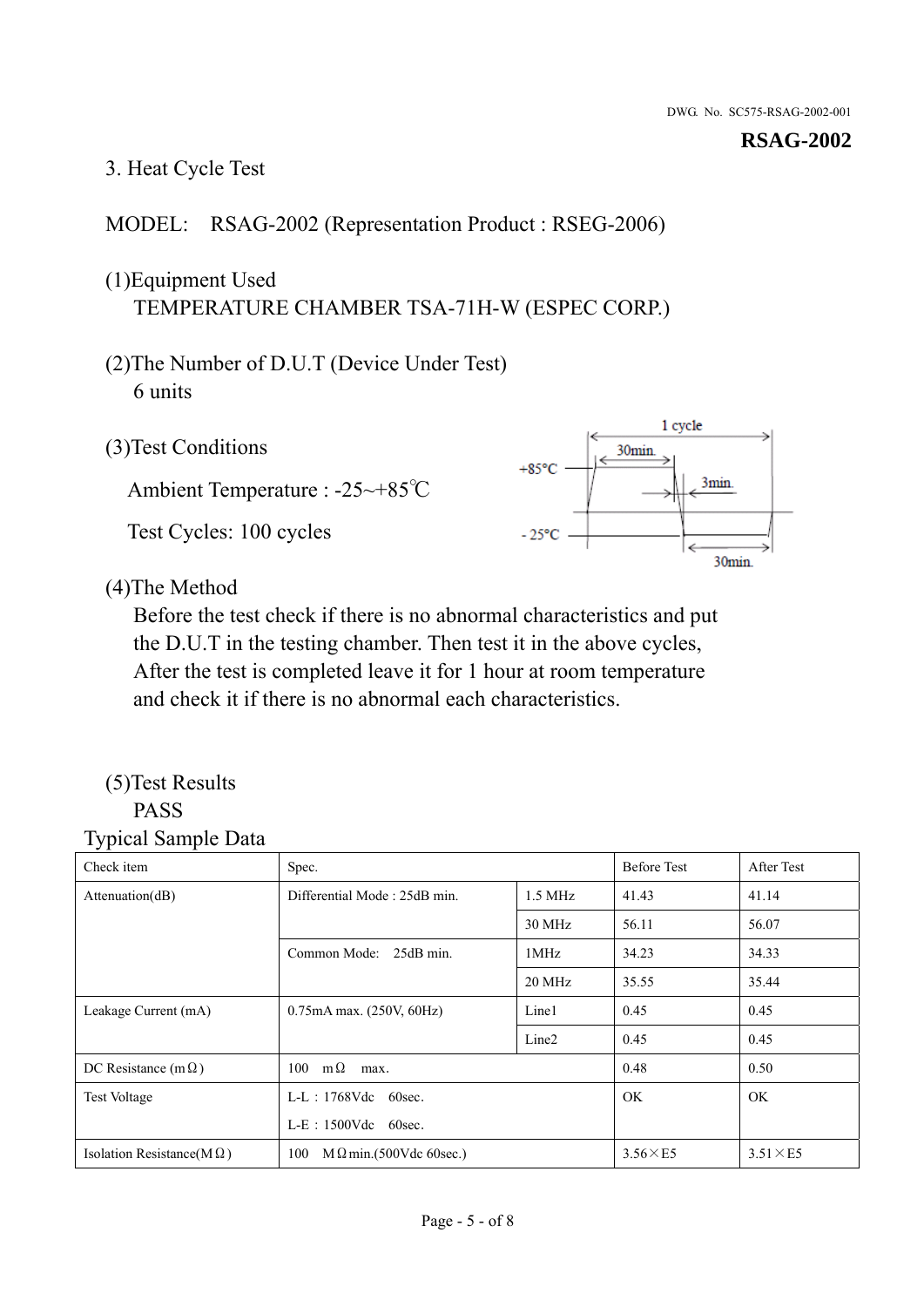## 4. Humidity Test

## MODEL: RSAG-2002 (Representation Product : RSEG-2006)

## (1)Equipment Used TEMP. & HUMID. CHAMBER PR-4KT (ESPEC CORP.)

- (2)The Number of D.U.T (Device Under Test) 6 units
- (3)Test Conditions

Ambient Temperature : +40℃

Test Times: 500 hours Ambient Humidity: 90~95%RH No Dewdrop

### (4)The Method

Before the test check if there is no abnormal characteristics and put the D.U.T in the testing chamber. Then test it in the above conditions. After the test is completed leave it for 1 hour at room temperature and check it if there is no abnormal each characteristics.

## (5)Test Results

## PASS

| Check item                        | Spec.                                     |                   | <b>Before Test</b> | After Test      |
|-----------------------------------|-------------------------------------------|-------------------|--------------------|-----------------|
| Attenuation(dB)                   | Differential Mode: 25dB min.<br>$1.5$ MHz |                   | 40.01              | 39.87           |
|                                   |                                           | 30MHz             | 56.57              | 56.34           |
|                                   | Common Mode: 25dB min.                    | 1MHz              | 31.93              | 31.94           |
|                                   |                                           | 20 MHz            | 35.37              | 35.38           |
| Leakage Current (mA)              | 0.75mA max. (250V, 60Hz)                  | Line1             | 0.47               | 0.47            |
|                                   |                                           | Line <sub>2</sub> | 0.47               | 0.47            |
| DC Resistance (m $\Omega$ )       | $100 \text{m}\,\Omega$<br>max.            |                   | 0.51               | 0.51            |
| <b>Test Voltage</b>               | $L-L$ : 1768Vdc 60sec.                    |                   | OK.                | OK.             |
|                                   | $L-E$ : 1500Vdc 60sec.                    |                   |                    |                 |
| Isolation Resistance(M $\Omega$ ) | $M \Omega$ min.(500Vdc 60sec.)<br>100     |                   | $1.96\times E5$    | $2.06\times E5$ |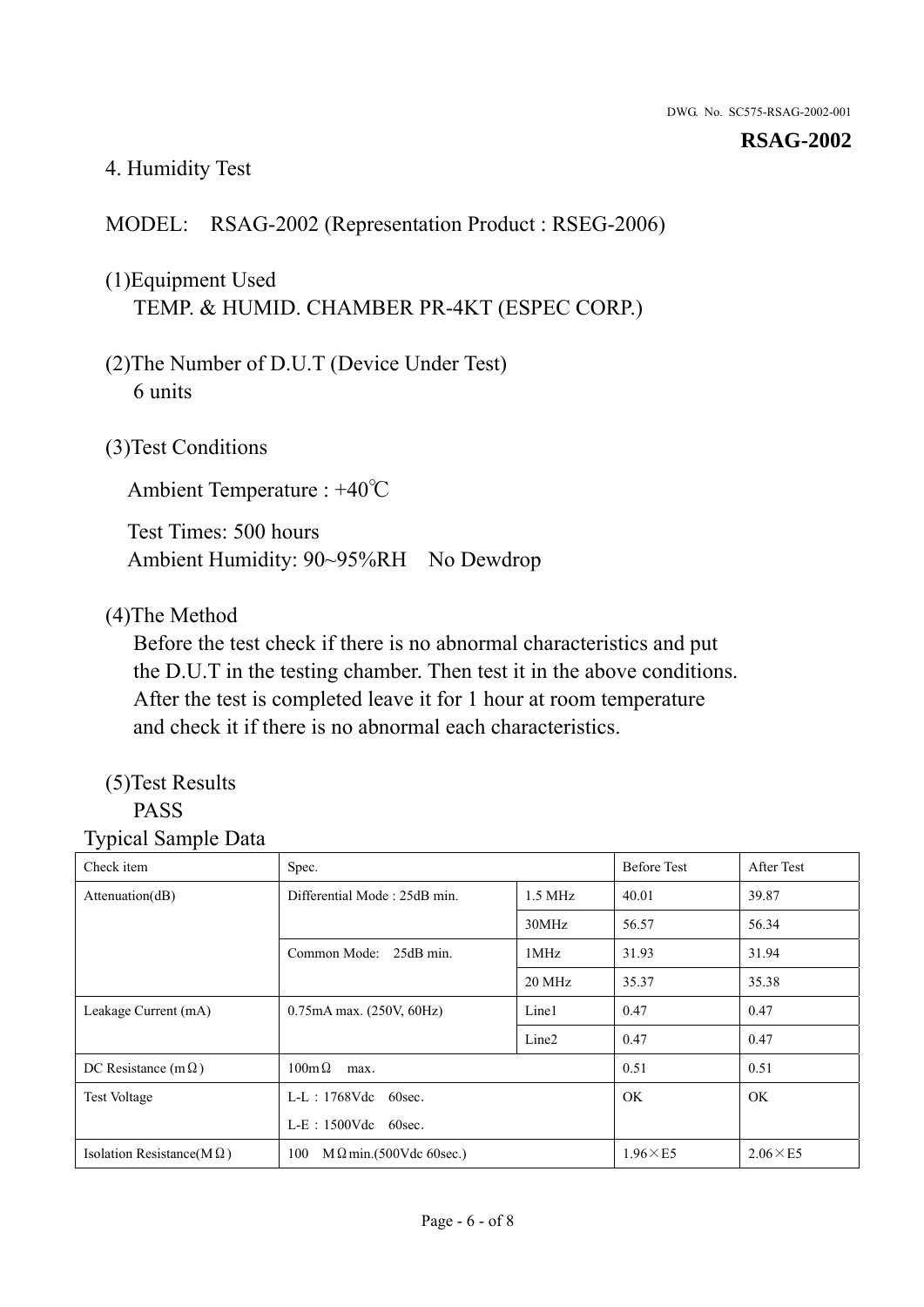### 5. High Temperature Resistance Test

## MODEL: RSAG-2002 (Representation Product : RSEG-2006)

## (1)Equipment Used TEMPERATURE CHAMBER PHH-300 (ESPEC CORP.)

- (2)The Number of D.U.T (Device Under Test) 6 units
- (3)Test Conditions

Ambient Temperature : +55℃

Test Times: 500 hours Operating: DC 6A

## (4)The Method

Before the test check if there is no abnormal characteristics and put the D.U.T in the testing chamber. Then test it in the above conditions. After the test is completed leave it for 1 hour at room temperature and check it if there is no abnormal each characteristics.

## (5)Test Results

## PASS

| Check item                        | Spec.                                     |                   | <b>Before Test</b> | After Test      |
|-----------------------------------|-------------------------------------------|-------------------|--------------------|-----------------|
| Attenuation(dB)                   | Differential Mode: 25dB min.<br>$1.5$ MHz |                   | 40.34              | 40.00           |
|                                   |                                           | 30 MHz            | 58.03              | 57.82           |
|                                   | Common Mode: 25dB min.                    | 1MHz              | 33.98              | 34.03           |
|                                   |                                           | 20 MHz            | 35.37              | 35.13           |
| Leakage Current (mA)              | 0.75mA max. (250V, 60Hz)                  | Line1             | 0.48               | 0.48            |
|                                   |                                           | Line <sub>2</sub> | 0.47               | 0.47            |
| DC Resistance (m $\Omega$ )       | $100 \text{m}\,\Omega$<br>max.            |                   | 0.51               | 0.51            |
| <b>Test Voltage</b>               | $L-L$ : 1768Vdc 60sec.                    |                   | OK.                | OK.             |
|                                   | $L-E$ : 1500Vdc 60sec.                    |                   |                    |                 |
| Isolation Resistance(M $\Omega$ ) | $M \Omega$ min.(500Vdc 60sec.)<br>100     |                   | $2.30\times E5$    | $2.43\times E5$ |